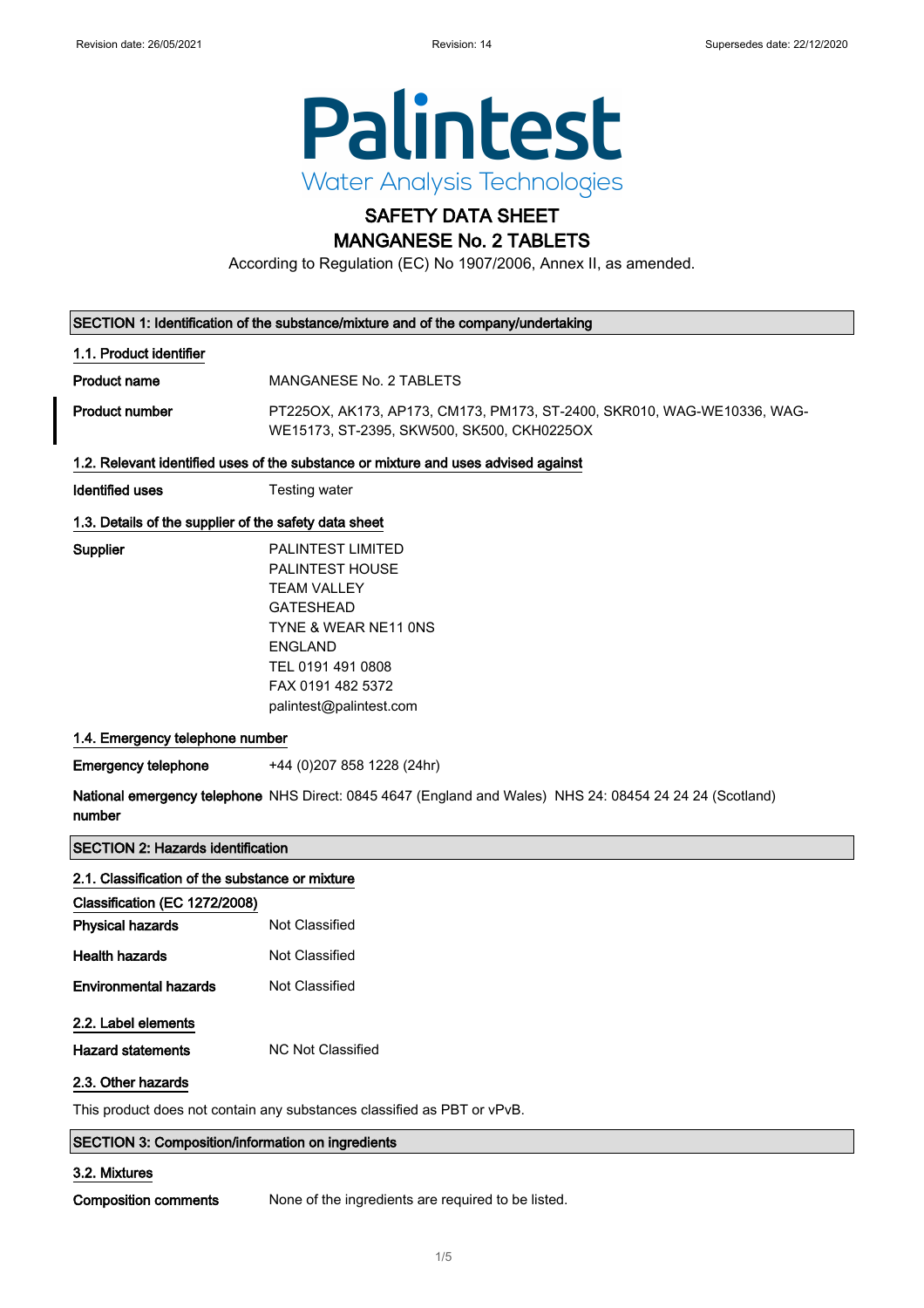### SECTION 4: First aid measures

| 4.1. Description of first aid measures                                          |                                                                                                                                                                 |  |  |  |
|---------------------------------------------------------------------------------|-----------------------------------------------------------------------------------------------------------------------------------------------------------------|--|--|--|
| Inhalation                                                                      | Unlikely route of exposure as the product does not contain volatile substances.                                                                                 |  |  |  |
| Ingestion                                                                       | Rinse mouth thoroughly with water. Get medical attention if any discomfort continues.                                                                           |  |  |  |
| <b>Skin contact</b>                                                             | Wash skin thoroughly with soap and water. Get medical attention promptly if symptoms occur<br>after washing.                                                    |  |  |  |
| Eye contact                                                                     | Remove any contact lenses and open eyelids wide apart. Rinse with water. Continue to rinse<br>for at least 15 minutes.                                          |  |  |  |
|                                                                                 | 4.2. Most important symptoms and effects, both acute and delayed                                                                                                |  |  |  |
| Inhalation                                                                      | No specific symptoms known.                                                                                                                                     |  |  |  |
| Ingestion                                                                       | No specific symptoms known.                                                                                                                                     |  |  |  |
| Skin contact                                                                    | No specific symptoms known.                                                                                                                                     |  |  |  |
| Eye contact                                                                     | No specific symptoms known.                                                                                                                                     |  |  |  |
| 4.3. Indication of any immediate medical attention and special treatment needed |                                                                                                                                                                 |  |  |  |
| Notes for the doctor                                                            | No specific recommendations.                                                                                                                                    |  |  |  |
| <b>SECTION 5: Firefighting measures</b>                                         |                                                                                                                                                                 |  |  |  |
| 5.1. Extinguishing media                                                        |                                                                                                                                                                 |  |  |  |
| Suitable extinguishing media                                                    | Use fire-extinguishing media suitable for the surrounding fire.                                                                                                 |  |  |  |
| 5.2. Special hazards arising from the substance or mixture                      |                                                                                                                                                                 |  |  |  |
| <b>Hazardous combustion</b><br>products                                         | No known hazardous decomposition products.                                                                                                                      |  |  |  |
| 5.3. Advice for firefighters                                                    |                                                                                                                                                                 |  |  |  |
| Protective actions during<br>firefighting                                       | No specific firefighting precautions known.                                                                                                                     |  |  |  |
| <b>SECTION 6: Accidental release measures</b>                                   |                                                                                                                                                                 |  |  |  |
|                                                                                 | 6.1. Personal precautions, protective equipment and emergency procedures                                                                                        |  |  |  |
| <b>Personal precautions</b>                                                     | Wear protective clothing as described in Section 8 of this safety data sheet.                                                                                   |  |  |  |
| 6.2. Environmental precautions                                                  |                                                                                                                                                                 |  |  |  |
| <b>Environmental precautions</b>                                                | Not considered to be a significant hazard due to the small quantities used. However, large or<br>frequent spills may have hazardous effects on the environment. |  |  |  |
| 6.3. Methods and material for containment and cleaning up                       |                                                                                                                                                                 |  |  |  |
| Methods for cleaning up                                                         | No specific clean-up procedure recommended.                                                                                                                     |  |  |  |
| 6.4. Reference to other sections                                                |                                                                                                                                                                 |  |  |  |
| Reference to other sections                                                     | Wear protective clothing as described in Section 8 of this safety data sheet.                                                                                   |  |  |  |
| <b>SECTION 7: Handling and storage</b>                                          |                                                                                                                                                                 |  |  |  |
| 7.1. Precautions for safe handling                                              |                                                                                                                                                                 |  |  |  |
| <b>Usage precautions</b>                                                        | Good personal hygiene procedures should be implemented.                                                                                                         |  |  |  |
|                                                                                 | 7.2. Conditions for safe storage, including any incompatibilities                                                                                               |  |  |  |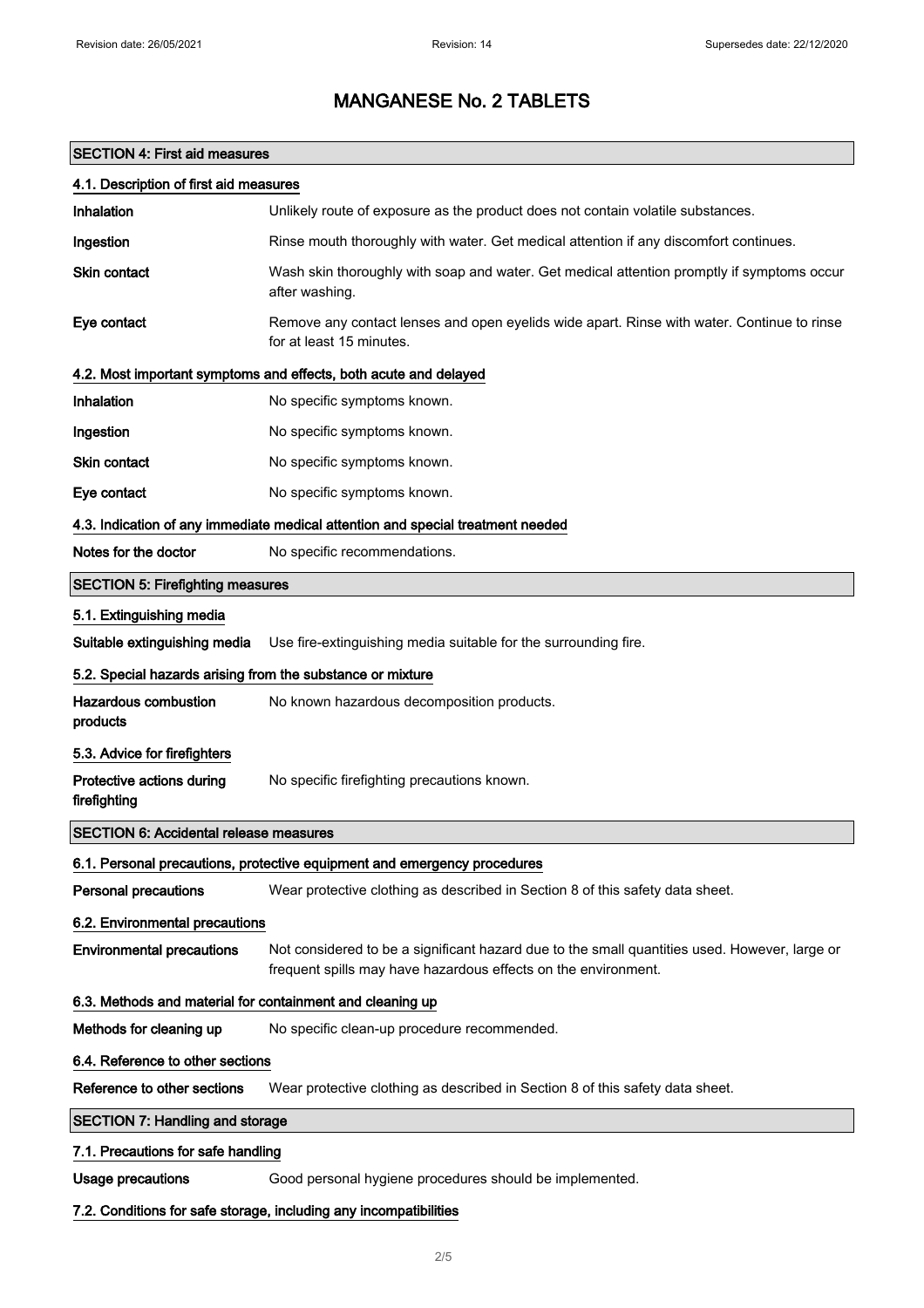| <b>Storage precautions</b>                                 | Store in tightly-closed, original container in a dry and cool place. Keep separate from food,<br>feedstuffs, fertilisers and other sensitive material.                                                                                                                             |
|------------------------------------------------------------|------------------------------------------------------------------------------------------------------------------------------------------------------------------------------------------------------------------------------------------------------------------------------------|
| 7.3. Specific end use(s)                                   |                                                                                                                                                                                                                                                                                    |
| Specific end use(s)                                        | The identified uses for this product are detailed in Section 1.2.                                                                                                                                                                                                                  |
| <b>SECTION 8: Exposure controls/Personal protection</b>    |                                                                                                                                                                                                                                                                                    |
| 8.1. Control parameters                                    |                                                                                                                                                                                                                                                                                    |
| Ingredient comments                                        | No exposure limits known for ingredient(s).                                                                                                                                                                                                                                        |
| 8.2. Exposure controls                                     |                                                                                                                                                                                                                                                                                    |
| Protective equipment                                       |                                                                                                                                                                                                                                                                                    |
|                                                            |                                                                                                                                                                                                                                                                                    |
| Eye/face protection                                        | Eyewear complying with an approved standard should be worn if a risk assessment indicates<br>eye contact is possible. The following protection should be worn: Chemical splash goggles.                                                                                            |
| Hand protection                                            | No specific hand protection recommended. Chemical-resistant, impervious gloves complying<br>with an approved standard should be worn if a risk assessment indicates skin contact is<br>possible. It is recommended that gloves are made of the following material: Nitrile rubber. |
| Hygiene measures                                           | No specific hygiene procedures recommended but good personal hygiene practices should<br>always be observed when working with chemical products.                                                                                                                                   |
| <b>Respiratory protection</b>                              | No specific recommendations. Respiratory protection may be required if excessive airborne<br>contamination occurs.                                                                                                                                                                 |
|                                                            |                                                                                                                                                                                                                                                                                    |
| <b>SECTION 9: Physical and chemical properties</b>         |                                                                                                                                                                                                                                                                                    |
| 9.1. Information on basic physical and chemical properties |                                                                                                                                                                                                                                                                                    |
| Appearance                                                 | Solid                                                                                                                                                                                                                                                                              |
| Colour                                                     | White.                                                                                                                                                                                                                                                                             |
| Odour                                                      | Odourless.                                                                                                                                                                                                                                                                         |
| 9.2. Other information                                     |                                                                                                                                                                                                                                                                                    |
| Other information                                          | No data available.                                                                                                                                                                                                                                                                 |
| <b>SECTION 10: Stability and reactivity</b>                |                                                                                                                                                                                                                                                                                    |
| 10.1. Reactivity                                           |                                                                                                                                                                                                                                                                                    |
| <b>Reactivity</b>                                          | There are no known reactivity hazards associated with this product.                                                                                                                                                                                                                |
| 10.2. Chemical stability                                   |                                                                                                                                                                                                                                                                                    |
| <b>Stability</b>                                           | Stable under the prescribed storage conditions.                                                                                                                                                                                                                                    |
| 10.3. Possibility of hazardous reactions                   |                                                                                                                                                                                                                                                                                    |
| Possibility of hazardous<br>reactions                      | No data available.                                                                                                                                                                                                                                                                 |
| 10.4. Conditions to avoid                                  |                                                                                                                                                                                                                                                                                    |
| Conditions to avoid                                        | There are no known conditions that are likely to result in a hazardous situation.                                                                                                                                                                                                  |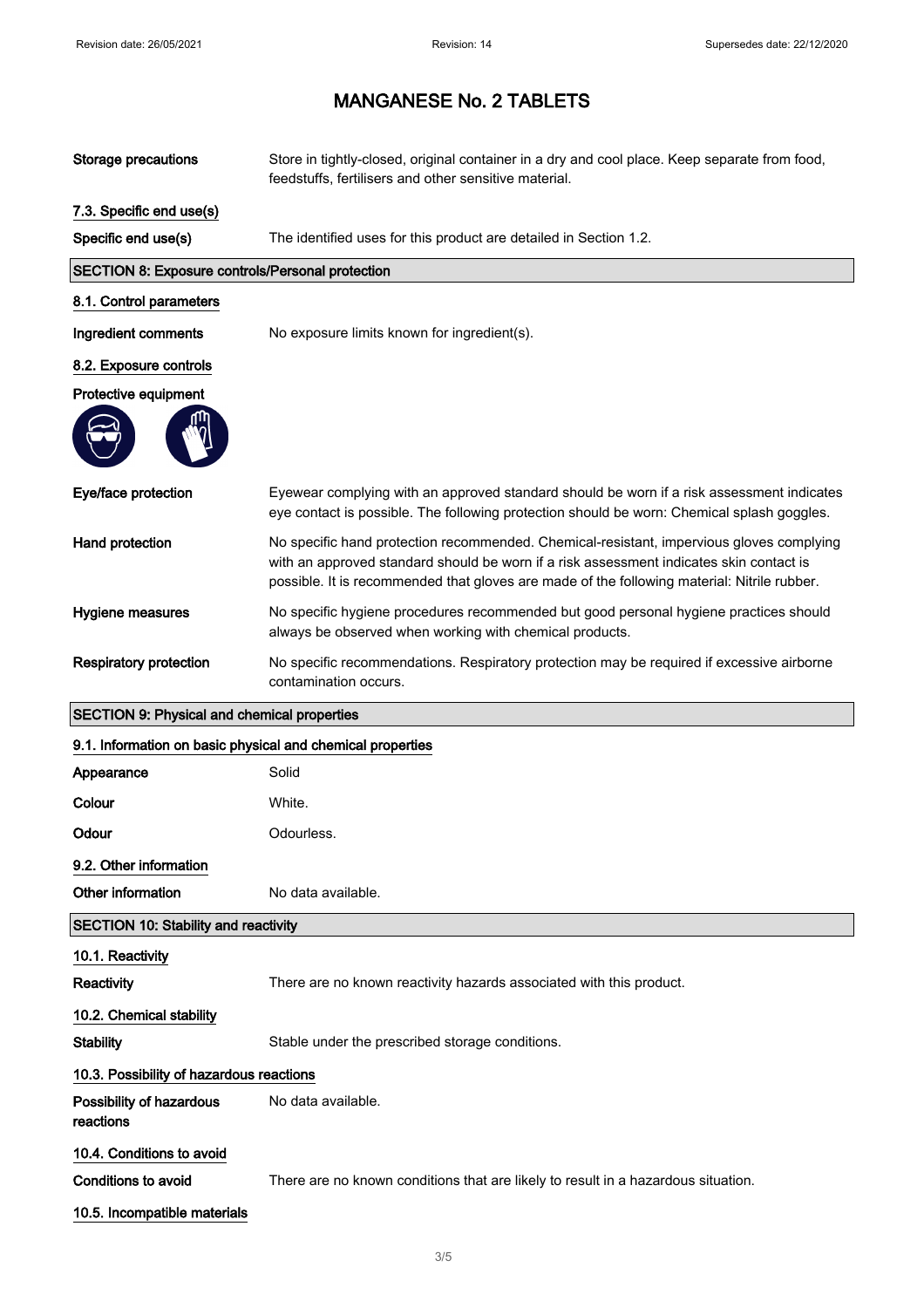| Materials to avoid                               | No specific material or group of materials is likely to react with the product to produce a<br>hazardous situation.                                             |  |  |
|--------------------------------------------------|-----------------------------------------------------------------------------------------------------------------------------------------------------------------|--|--|
| 10.6. Hazardous decomposition products           |                                                                                                                                                                 |  |  |
| Hazardous decomposition<br>products              | No known hazardous decomposition products.                                                                                                                      |  |  |
| <b>SECTION 11: Toxicological information</b>     |                                                                                                                                                                 |  |  |
| 11.1. Information on toxicological effects       |                                                                                                                                                                 |  |  |
| <b>Toxicological effects</b>                     | No data available.                                                                                                                                              |  |  |
| <b>SECTION 12: Ecological information</b>        |                                                                                                                                                                 |  |  |
| Ecotoxicity                                      | Not considered to be a significant hazard due to the small quantities used. However, large or<br>frequent spills may have hazardous effects on the environment. |  |  |
| 12.1. Toxicity                                   |                                                                                                                                                                 |  |  |
| <b>Toxicity</b>                                  | No data available.                                                                                                                                              |  |  |
| 12.2. Persistence and degradability              |                                                                                                                                                                 |  |  |
| Persistence and degradability No data available. |                                                                                                                                                                 |  |  |
| 12.3. Bioaccumulative potential                  |                                                                                                                                                                 |  |  |
| <b>Bioaccumulative potential</b>                 | No data available on bioaccumulation.                                                                                                                           |  |  |
| 12.4. Mobility in soil                           |                                                                                                                                                                 |  |  |
| <b>Mobility</b>                                  | The product is soluble in water.                                                                                                                                |  |  |
| 12.5. Results of PBT and vPvB assessment         |                                                                                                                                                                 |  |  |
| Results of PBT and vPvB<br>assessment            | This substance is not classified as PBT or vPvB according to current EU criteria.                                                                               |  |  |
| 12.6. Other adverse effects                      |                                                                                                                                                                 |  |  |
| Other adverse effects                            | No data available.                                                                                                                                              |  |  |
| <b>SECTION 13: Disposal considerations</b>       |                                                                                                                                                                 |  |  |
| 13.1. Waste treatment methods                    |                                                                                                                                                                 |  |  |
| <b>Disposal methods</b>                          | No specific disposal method required.                                                                                                                           |  |  |
| <b>SECTION 14: Transport information</b>         |                                                                                                                                                                 |  |  |
| General                                          | The product is not covered by international regulations on the transport of dangerous goods<br>(IMDG, IATA, ADR/RID).                                           |  |  |
| 14.1. UN number                                  |                                                                                                                                                                 |  |  |
| Not applicable.                                  |                                                                                                                                                                 |  |  |
| 14.2. UN proper shipping name                    |                                                                                                                                                                 |  |  |
| Not applicable.                                  |                                                                                                                                                                 |  |  |
| 14.3. Transport hazard class(es)                 |                                                                                                                                                                 |  |  |
| No transport warning sign required.              |                                                                                                                                                                 |  |  |

14.4. Packing group